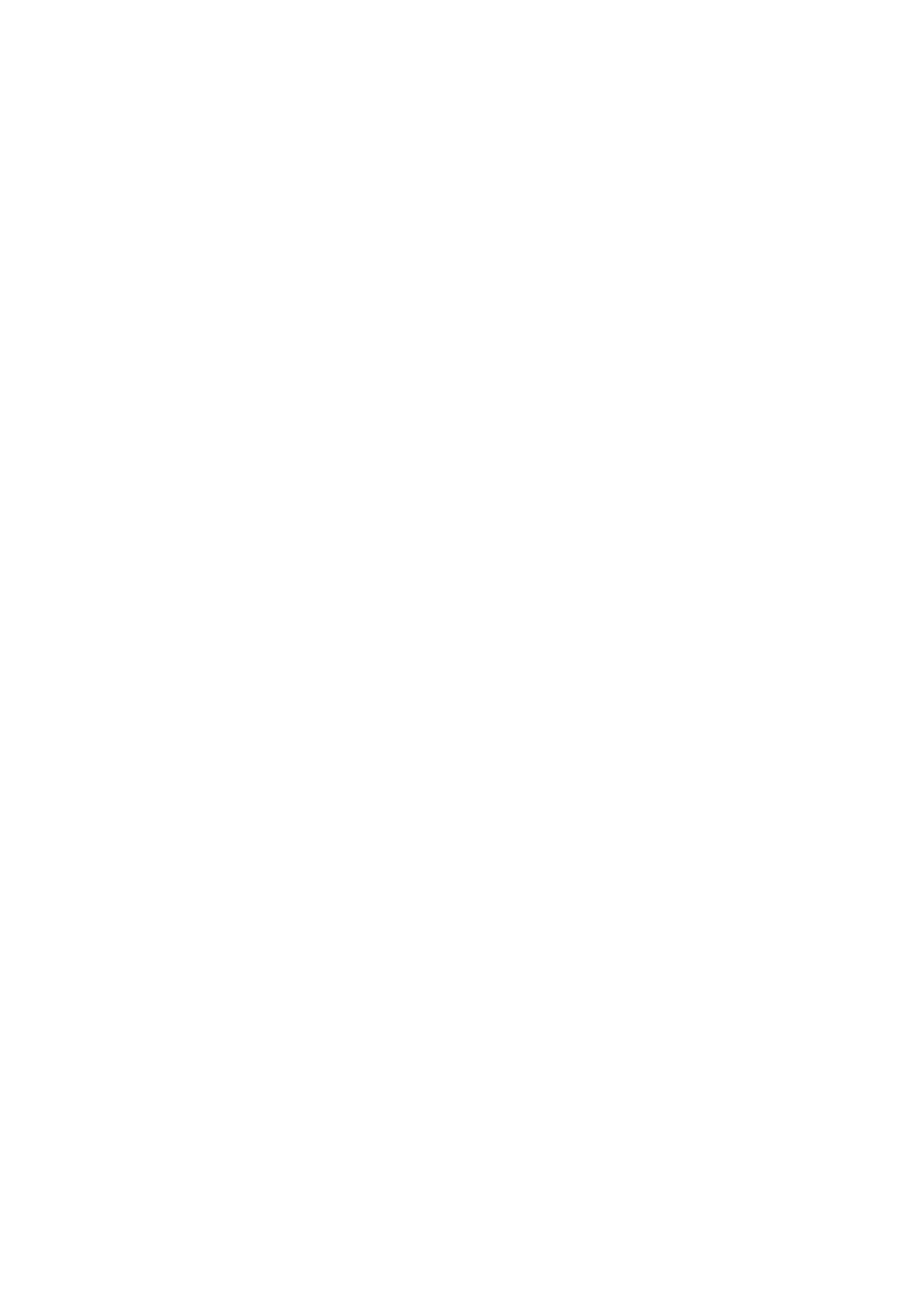



# **Overview of the cooperation between the European Union Agency for Fundamental Rights and the Council of Europe**

*July 2012 – June 2013*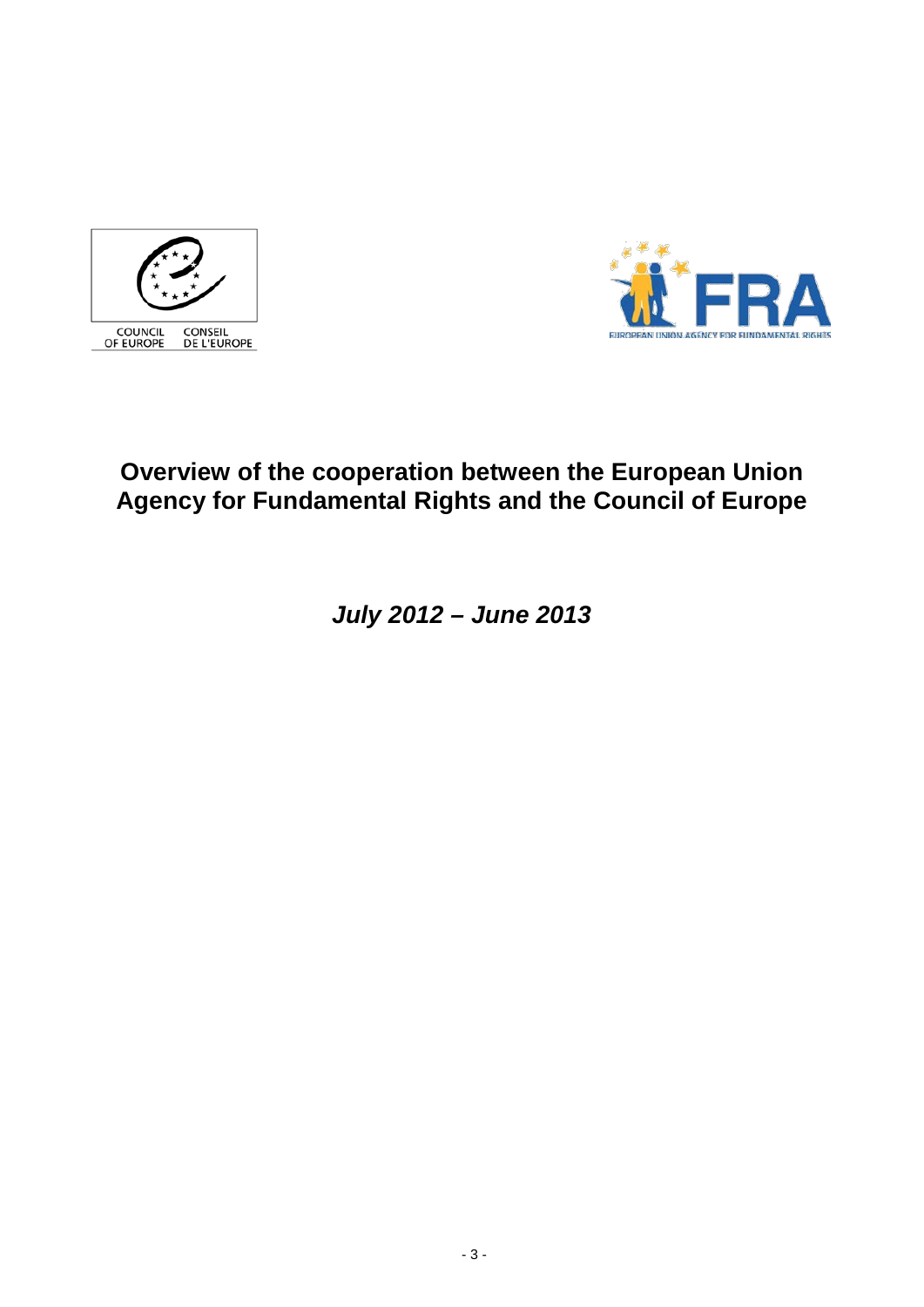Documents distributed at the request of a Representative shall be under the sole responsibility of the said Representative, without prejudice to the legal or political position of the Committee of Ministers. / Les documents distribués à la demande d'un/e Représentant/e le sont sous la seule responsabilité dudit/de ladite Représentant/e, sans préjuger de la position juridique ou politique du Comité des Ministres.

## **Part I. Objectives, methods and review of cooperation**

### **1. Introduction**

The cooperation between the European Union Agency for Fundamental Rights (FRA) and the Council of Europe (CoE) is based on the FRA Founding Regulation<sup>[1](#page-3-0)</sup> and on the Agreement between the European Community and the Council of Europe on cooperation between the European Union Agency for Fundamental Rights and the Council of Europe, which was adopted in [2](#page-3-1)008.<sup>2</sup> This Agreement established a general cooperation framework with the aim of avoiding duplication and ensuring complementarity and added value to the work of the Agency and the CoE.

The cooperation between the Agency and the CoE has been evolving continuously in recent years towards an improved coordination of activities and synergies between both organisations. This document presents key objectives and methods of this cooperation and provides concrete examples of cooperation activities in relevant fields.

## **2. Key objectives – What do we want to achieve together and in which areas?**

The key objectives and strategic priorities of the cooperation relate to the promotion and protection of human rights, as identified through a thorough exchange of views between the Agency and the CoE. The cooperation between the two mainly focuses on:

- Developing joint projects in areas of mutual concern
- Engaging in dialogue with stakeholders in order to improve the situation of fundamental rights in Europe
- Coordinating communication activities to increase awareness regarding fundamental rights
- Informing each other on the results of activities of each organisation
- Exchanging data and consulting each other at operational level

Inevitably, a large number of thematic areas are also covered, based on the Agency's Multi-Annual Framework (2013-2017), which has been agreed upon by the Council of the European Union and adopted on 11 March 201[3](#page-3-2) $^3$ :

- a) Access to justice;
- b) Victims of crime, including compensation to victims of crime;
- c) Information society and, in particular, respect for private life and protection of personal data;
- d) Roma integration
- e) Judicial cooperation, except in criminal matters
- f) Rights of the child;
- g) Discrimination based on sex, race, colour, ethnic or social origin, genetic features, language, religion or belief, political or any other opinion, membership of a national minority, property, birth, disability, age or sexual orientation;
- h) Immigration and integration of migrants, visa and border control and asylum;
- i) Racism, xenophobia and related intolerance.

<span id="page-3-0"></span> $^1$  Council Regulation (EC) No 168/2007 of 15 February 2007 establishing a European Union Agency for Fundamental Rights, OJ L 53, 22.2.2007, p. 1.  $\overline{1}$ 

<span id="page-3-1"></span><sup>2</sup> Agreement between the European Community and the Council of Europe on cooperation between the European Union Agency for

<span id="page-3-2"></span>Fundamental Rights and the Council of Europe, OJ L 186, 15.7.2008, p. 7.<br><sup>3</sup> Council decision No 252/2013/EU of 11 March 2013 establishing a Multiannual Framework for 2013-2017 for the European Union Agency for Fundamental Rights , OJ L 79, 21.03.2013, p.1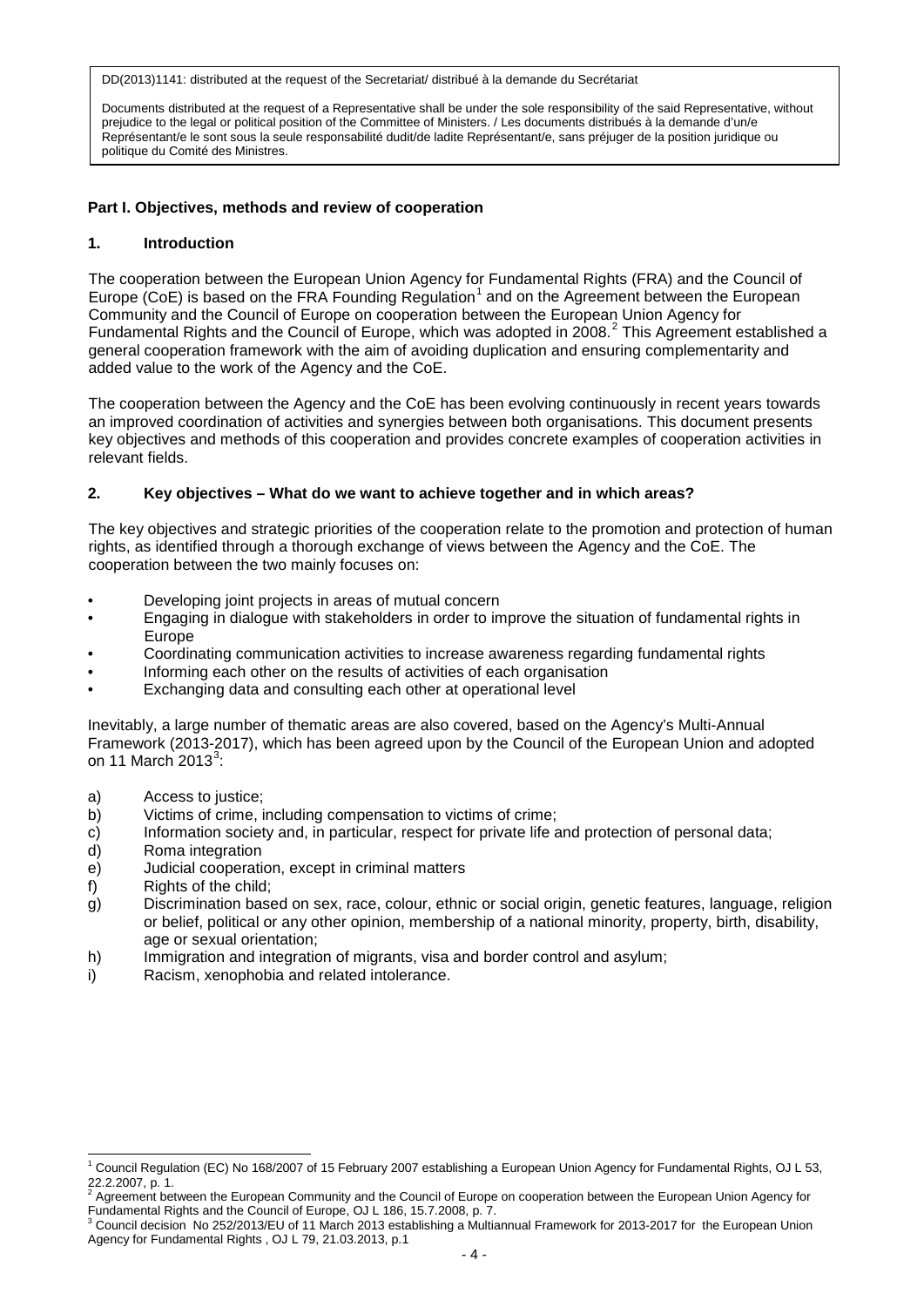Documents distributed at the request of a Representative shall be under the sole responsibility of the said Representative, without prejudice to the legal or political position of the Committee of Ministers. / Les documents distribués à la demande d'un/e Représentant/e le sont sous la seule responsabilité dudit/de ladite Représentant/e, sans préjuger de la position juridique ou politique du Comité des Ministres.

# **3. Methods and review of cooperation**

### **3.1. Permanent mechanisms of cooperation**

Different mechanisms laid down in the Agency's Founding Regulation and in the FRA-CoE Agreement ensure complementarity in the relationship between the Agency and the CoE.

For instance, an independent member to the Management and Executive Boards of the FRA has been selected by the CoE, while representatives of the CoE Secretariat are present as observers at Management Board meetings. Moreover, once a year, a senior representative of the CoE is invited to address the FRA Management Board. This gives the opportunity for exchange of views between the CoE and the FRA and keeps the Board fully informed regarding key activities planned by the CoE. Annual exchange of views between the Committee of Ministers' Rapporteur Group on External Relations (GR-EXT), the independent person appointed by the CoE, the Chair of the FRA Management Board and the FRA Director contribute further towards an efficient cooperation between the two organisations.

Moreover, the CoE is also associated with the FRA's work with civil society organisations, mainly through the FRA's Fundamental Rights Platform. In 2013, Mr Luis Jimena Quesada, Chair of the Council of Europe European Committee of Social Rights gave a keynote address at the annual Fundamental Rights Platform meeting on 24-25 April in Vienna.

The Founding Regulation prescribes consultations between the Agency and the Council of Europe during the preparation of the Agency's Annual Work Programmes and the Agency's Annual Report on fundamental rights issues (Article 9 of the FRA Founding Regulation). This ensures that CoE priorities, activities and findings are properly taken into account in key FRA documents, in general and in the FRA Annual Report, in particular.

# **3.2. Cooperation at operational level**

The operational cooperation between the FRA and the CoE is an on-going, day-to-day process. This cooperation takes various forms such as consultations on specific projects and activities; regular exchange of data and information; participation in inception meetings of projects; joint projects and activities; participation in respective civil society structures; granting of observer status in several CoE human rights monitoring and intergovernmental committees; and complementarily through a mutual reference to each other's work. The contact persons appointed by the CoE and the Agency are informed about these activities on a regular basis so that they can facilitate the whole process and ensure its continuity and the consistency.

The FRA relies in its work on the standards set by the CoE and takes due account of the judgments of the European Court of Human Rights and the decisions and conclusions of the European Committee of Social Rights, reports and activities of other CoE human rights monitoring and intergovernmental committees and reports of the CoE's Commissioner for Human Rights. For instance, throughout the FRA Annual Report, standards and findings of the CoE are consistently and extensively referred to (see especially Chapter 10: EU Member States and International Obligations, [http://fra.europa.eu/sites/default/files/annual-report-2012](http://fra.europa.eu/sites/default/files/annual-report-2012-chapter-10_en.pdf) [chapter-10\\_en.pdf\)](http://fra.europa.eu/sites/default/files/annual-report-2012-chapter-10_en.pdf).

In turn, the work of the CoE is facilitated by the data and findings of the FRA. For example, the European Commission against Racism and Intolerance (ECRI)'s fourth monitoring report on Sweden and Ireland refer and use data and information of FRA research as evidence<sup>[4](#page-4-0)</sup>, and the Ad hoc Committee of Experts on Roma Issues (CAHROM) makes reference to FRA reports and surveys (e.g. EU-MIDIS) in its thematic reports.<sup>[5](#page-4-1)</sup>

<sup>&</sup>lt;sup>4</sup> http://www.coe.int/t/dghl/monitoring/ecri/Country-by-country/Sweden/Sweden\_CBC\_en.asp; Ę

<span id="page-4-0"></span>http://www.coe.int/t/dghl/monitoring/ecri/Country-by-country/Ireland/IRL-CbC-IV-2013-001-ENG.pdf<br>
<sup>5</sup> [http://hub.coe.int/web/coe-portal/cahrom1.](http://hub.coe.int/web/coe-portal/cahrom1)

<span id="page-4-1"></span>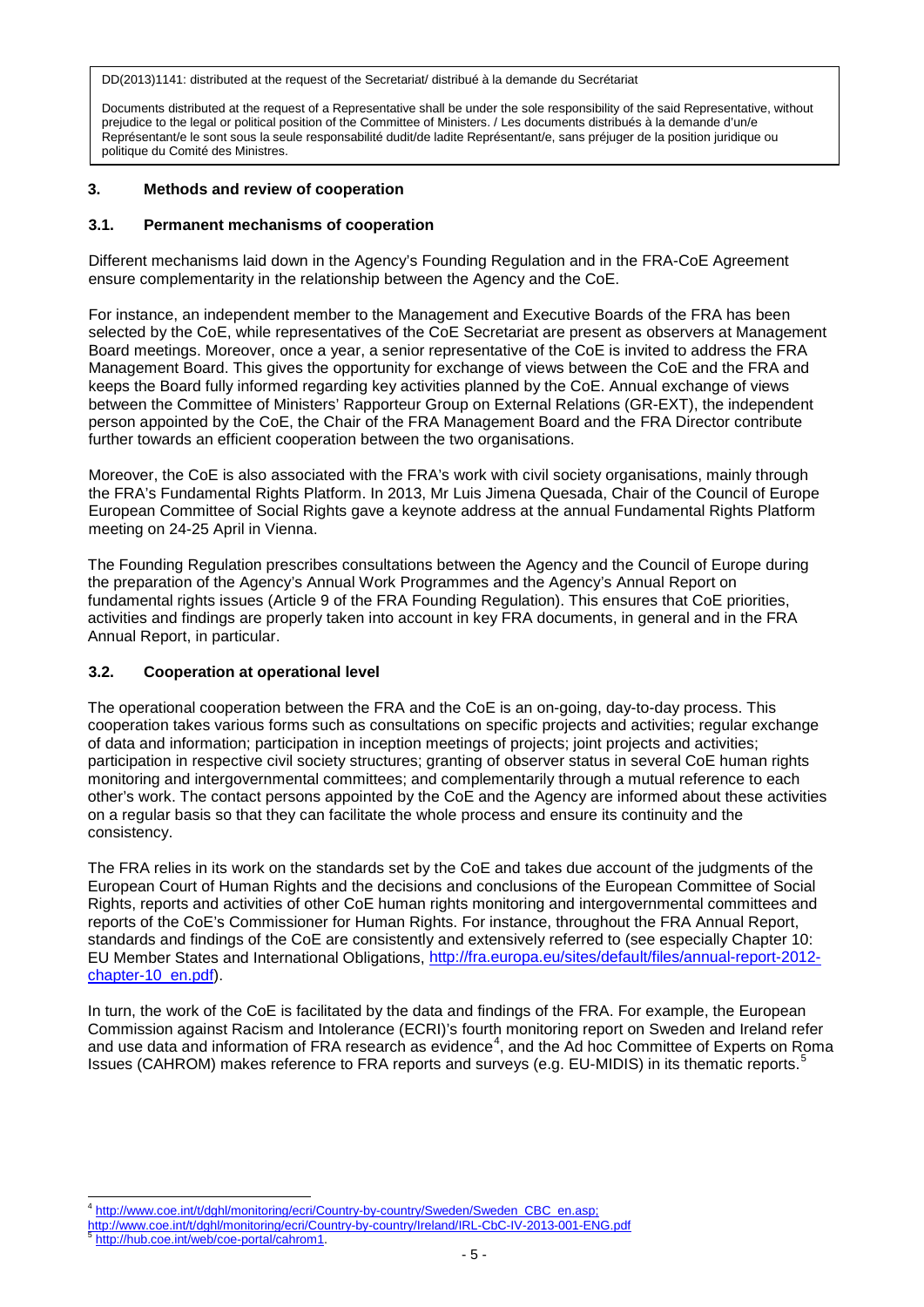Documents distributed at the request of a Representative shall be under the sole responsibility of the said Representative, without prejudice to the legal or political position of the Committee of Ministers. / Les documents distribués à la demande d'un/e Représentant/e le sont sous la seule responsabilité dudit/de ladite Représentant/e, sans préjuger de la position juridique ou politique du Comité des Ministres.

Such cross -references contribute to disseminate on a reciprocal basis the results of the respective activities of the Council of Europe and the FRA. Reciprocal consultation and feedback, as well as participation at meetings and events, have become integral parts of the working methods of both Organisations.

# **3.3. Review of cooperation**

Cooperation reviews are regularly undertaken. The Committee of Ministers' Rapporteur Group on External Relations (GR-EXT) and the FRA Management Board regularly review and assess progress in the cooperation during exchanges of views among the independent person appointed by the CoE, the Chair of the FRA Management Board and the FRA Director. In addition, the services of both organisations carry out regular reviews at different stages of activities and projects, while regular exchange of information and between the respective contact persons, as well as inter-institutional meetings contribute further towards an enhanced collaboration.

In this respect, the Agency cooperates at an operational level with a number of relevant bodies and services of the CoE, including the Registry of the European Court of Human Rights, the Office of the Commissioner for Human Rights, the European Commission against Racism, the European Committee of Social Rights, the European Committee for the Prevention of Torture and Inhuman or Degrading Treatment or Punishment, the European Commission for the Efficiency of Justice (CEPEJ), the Congress of Local and Regional Authorities, the Conference of INGOs, as well as other human rights monitoring committees, the Directorate-General for Human Rights and Rule of Law and the Directorate-General for Democracy.

## **a. Relevant findings of the external evaluation of the FRA**

As prescribed by the FRA Founding Regulation (Article 30), the work and the development of the Agency for the period 2007-2012 was evaluated by an external evaluator. The findings were presented to the FRA and various stakholders. A section of the evaluation report covers the cooperation between the FRA and the CoE.<sup>[6](#page-5-0)</sup> The evaluator collected information through two online surveys, interviews with stakeholders and a series of case studies.

In the case of the CoE, the evaluators interviewed the independent person appointed by the CoE at the time, Mr Guy de Vel, who stated that the initial "tensions" and "weariness" following the establishment of the FRA, "gradually subsided, giving way initially to the establishment of contact, then to cooperation and genuine cross-pollination, and ultimately to joint projects".

Moreover, the evaluators put special weight to the active role of representatives of the CoE Secretariat as observers in the meetings of the FRA Management Board, as well as an established practice on the side of the FRA, to include, once per year, an agenda item regarding the cooperation with the CoE, in order for the Management Board to review regularly the objective, priorities and methods of cooperation between the two organisations.

Furthermore, as shown in Figure 1, it is of great significance that among the FRA staff participating in the survey 82.1% of the respondents agreed or strongly agreed with the statement that FRA is cooperating closely with the CoE to avoid duplication and ensure complementarity.

<sup>&</sup>lt;sup>6</sup> Ramboll, Evaluation of the EU Agency for Fundamental Rights; Final Report, November 2012, available at: ŧ

<span id="page-5-1"></span><span id="page-5-0"></span>[http://fra.europa.eu/sites/default/files/fra-external\\_evaluation-final-report.pdf,](http://fra.europa.eu/sites/default/files/fra-external_evaluation-final-report.pdf) see section 3.5.2., pp. 85 ff. 7 Ramboll, Evaluation of the EU Agency for Fundamental Rights p. 86.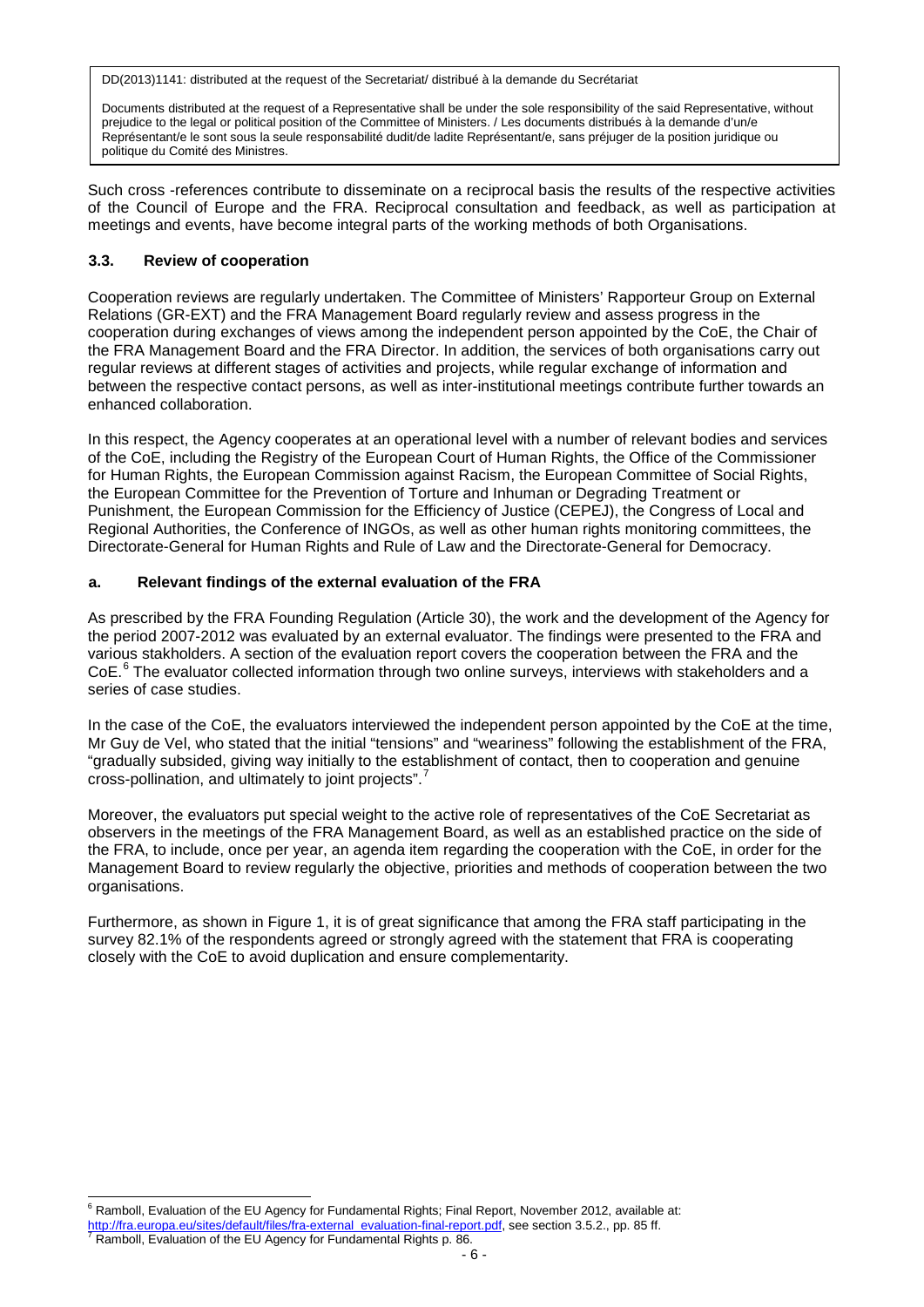Documents distributed at the request of a Representative shall be under the sole responsibility of the said Representative, without prejudice to the legal or political position of the Committee of Ministers. / Les documents distribués à la demande d'un/e Représentant/e le sont sous la seule responsabilité dudit/de ladite Représentant/e, sans préjuger de la position juridique ou politique du Comité des Ministres.



## **Figure1: The FRA is acting in close cooperation with the Council of Europe to avoid duplication and in order to ensure complementarity? N=117**

Source: *Ramboll, Evaluation of the EU Agency for Fundamental Rights p. 87.* At the same time, out of a total of 12 respondents representing the CoE, nine assessed the value of this collaboration as high or very high. $8$ 

*"You can hardly find two organisations working more closely than we are: FRA is good at delivering evidence-based advice. We [CoE] monitor on compliance on existing regulation. The evidence provided by FRA helps us to identify crucial questions. [...] We both intervene in most of each other's activities. We have joint projects, joint financing, i.e. case reports, asylum etc."*

<span id="page-6-0"></span> $8$  Ramboll, Evaluation of the EU Agency for Fundamental Rights p. 87. Ê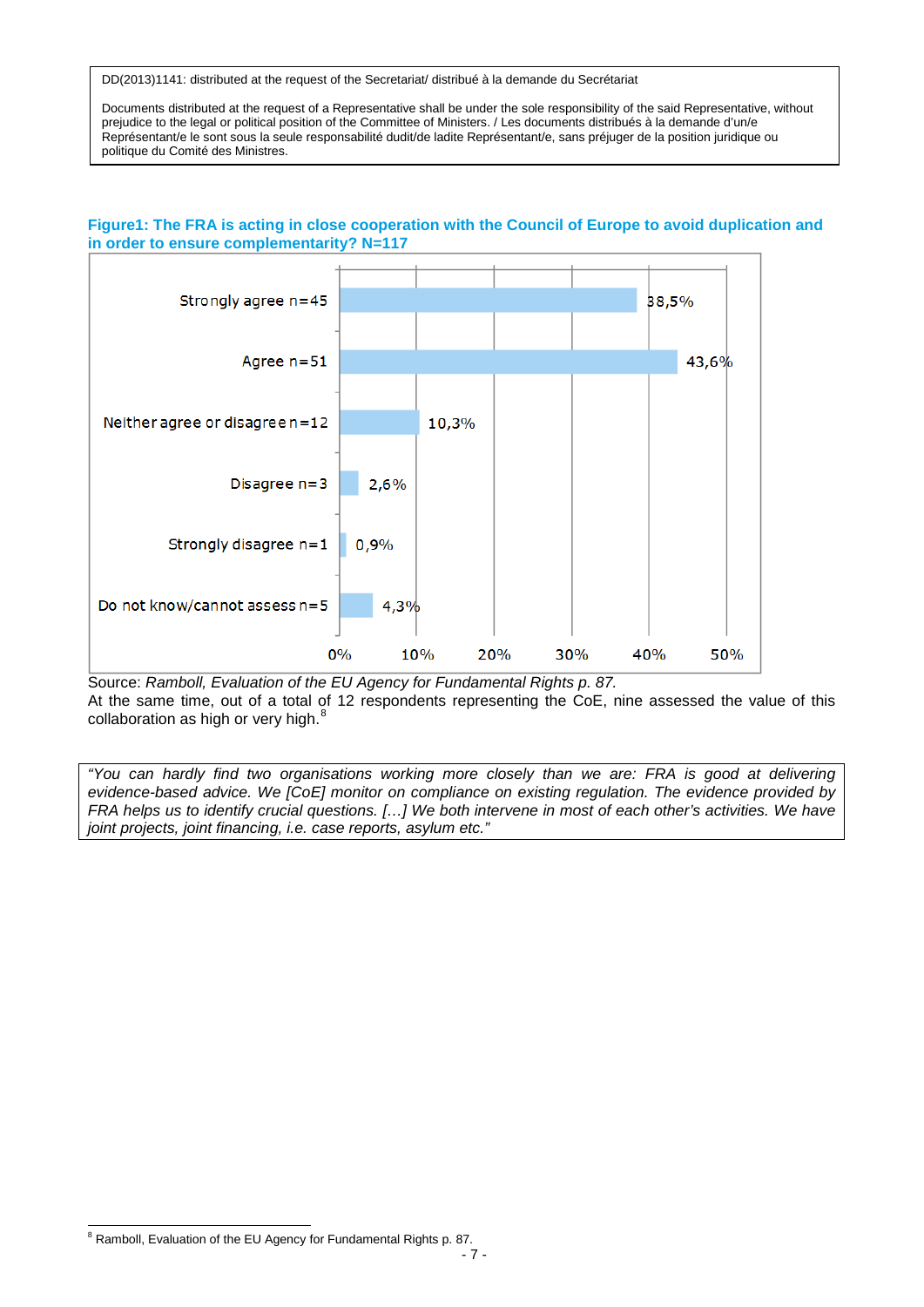Documents distributed at the request of a Representative shall be under the sole responsibility of the said Representative, without prejudice to the legal or political position of the Committee of Ministers. / Les documents distribués à la demande d'un/e Représentant/e le sont sous la seule responsabilité dudit/de ladite Représentant/e, sans préjuger de la position juridique ou politique du Comité des Ministres.

# **Part II. Projects and activities undertaken (July 2012-June 2013)**

### **1. Examples of inter-institutional and regulatory cooperation**

On 22 November 2012, the Chairperson of the FRA Management Board, and FRA Director met with the Secretary-General of the Council of Europe.

The Rapporteur Group on External Relations of the Committee of Ministers (GR-EXT) held an exchange of views with the Chairperson of the FRA Management Board and FRA Director (22 November 2012) and with the independent person appointed by the CoE (28 May 2013).

The independent person appointed by the CoE participated in the FRA Executive Board meetings (13 December 2012, 21-22 February 2013, 22 May 2013) and the FRA Management Board meetings (13-14 December 2012, 22-24 May 2013). The alternate CoE member of the Management Board participated in the Executive Board meeting on the 27 September 2012 and the Management Board meeting on the 26-28 September 2013. The Council of Europe Secretariat representatives participated in all FRA Management Board meetings as observers and the Director General of Human Rights and Rule of Law had an exchange of views with the FRA Management Board on 13 December 2012.

## **2. Other contacts and coordination activities at inter-institutional level:**

The President of the European Court of Human Rights met the Chairperson of the FRA Management Board and FRA Director on 22 November 2012. The independent person appointed by the CoE participated in the meeting.

On 21 November 2012, the Commissioner for Human Rights met the Chairperson of the FRA Management Board and FRA Director. The independent person appointed by the CoE participated in the meeting.

On 23 April 2013, the Head of Department Equality and Citizens' Rights addressed the Parliamentary Assembly of the Council of Europe Committee on Equality and Non-Discrimination

#### **3. Examples of joint projects and operational cooperation in different areas**

# **3.1. FRA-CoE Joint Projects**

#### **Launch of the Swedish translation of the non-discrimination handbook and its update**

On 10 December 2012, FRA staff participated in the national launch of the Swedish version of the Handbook on European non-discrimination law, which has been published jointly by the FRA and the European Court of Human Rights. The launch event was organised by the Swedish Equality Ombudsman.

For more information: <http://fra.europa.eu/en/publication/2011/handbook-european-non-discrimination-law>

The handbook was also translated and disseminated by the CoE in Armenia, Moldova and in the Russian Federation under the EU/CoE Joint Programme "Strenghthening the lawyers' capacity in the domestic application of the European Convention on Human Rights and the Revised European Social Charter". Translations in Azerbaijani, Georgian and Ukrainian are also underway.

#### **Preparation of a handbook on European data protection law**

The FRA, in partnership with the Council of Europe and the European Court of Human Rights is preparing a handbook on European data protection law. The handbook is expected to be published in January 2014.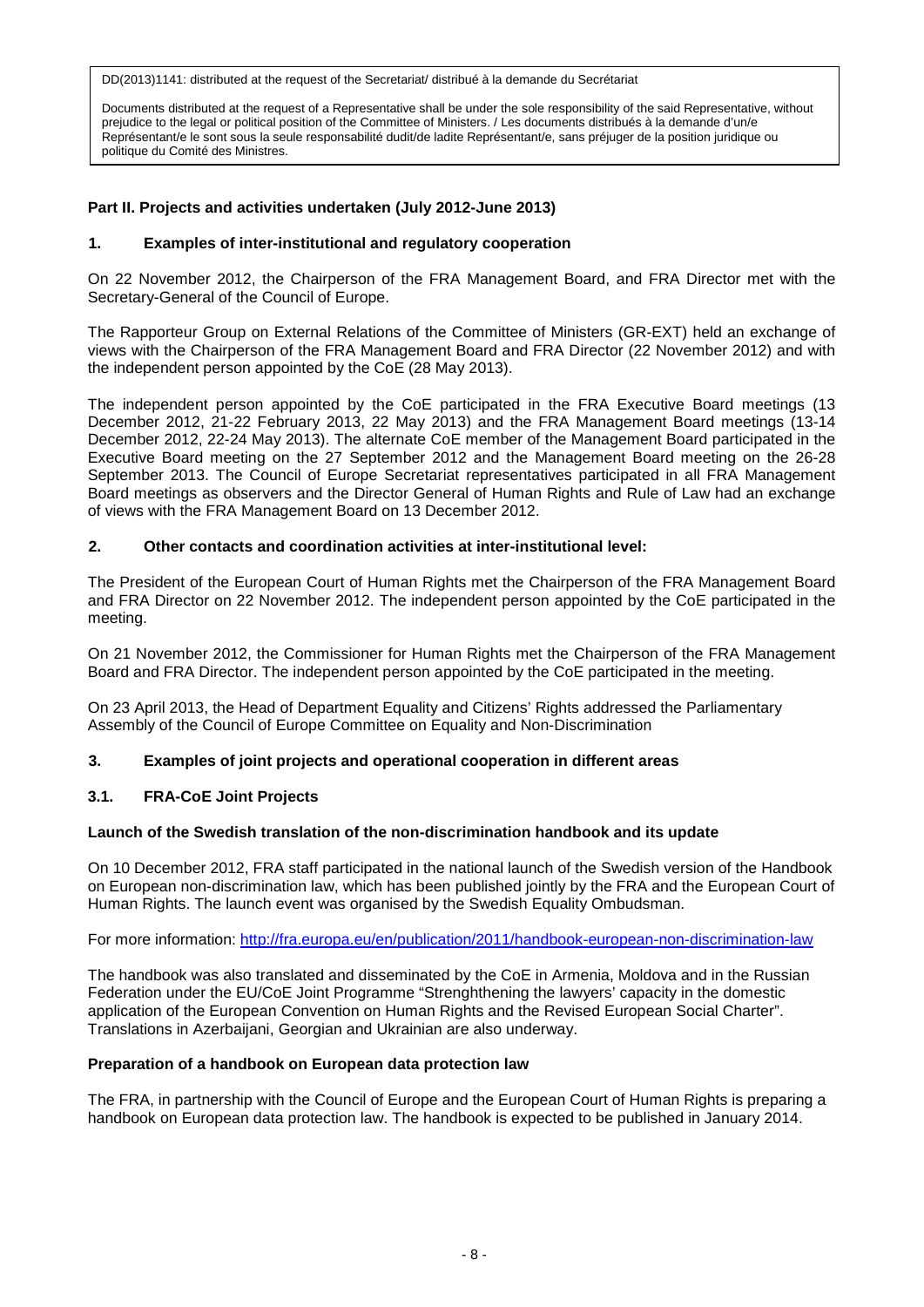Documents distributed at the request of a Representative shall be under the sole responsibility of the said Representative, without prejudice to the legal or political position of the Committee of Ministers. / Les documents distribués à la demande d'un/e Représentant/e le sont sous la seule responsabilité dudit/de ladite Représentant/e, sans préjuger de la position juridique ou politique du Comité des Ministres.

On 15-17 October 2012, with the participation of a representative of the Council of Europe Secretariat, the evaluation committee met in Vienna to select the contractor/ team of experts which would carry out the project.

On 19 April 2013, the partners had a meeting with the contractor. European Commission staff, staff from the European Data Protection Supervisor's office and a member of the FRA Scientific Committee joined the meeting. The aim of the meeting was to provide feedback on the draft Handbook,and to address various technical and methodology issues with the expert's team. Regular and numerous contacts occurred between FRA and Council of Europe on this project, and the successive drafts submitted by the contractor are being assessed in collaboration with both teams.

## **Launch of the Handbook on European law relating to asylum, borders and immigration, in collaboration with the ECtHR**

The European Court of Human Rights (ECtHR) and the FRA published a joint Handbook on European law relating to asylum, borders and immigration on 11 June 2013. The handbook is the first comprehensive guide to European law on asylum, borders and immigration. It takes into account the case law of the ECtHR and that of the Court of Justice of the European Union (CJEU). It also refers to applicable EU regulations and directives, as well as the European Social Charter (ESC) and other Council of Europe instruments. The handbook is aimed at lawyers, judges, prosecutors, border guards, immigration officials and others working with national authorities, as well as non-governmental organisations and other bodies that may be confronted with legal questions in the areas covered by the handbook. The handbook is available in English, French, German and Italian. Spanish, Greek, Bulgarian, Romanian, Croatian, Hungarian and Polish versions will follow later this year. This second practical handbook builds on the experience of the first joint project between the two institutions which led to the publication of the Handbook on European non-discrimination law in 2011. A second edition of the handbook is already in preparation.

# For more information:

<http://fra.europa.eu/en/publication/2013/handbook-european-law-relating-asylum-borders-and-immigration> & [http://www.echr.coe.int/Pages/home.aspx?p=echrpublications/other&c=#n13709341192801970078259\\_poin](http://www.echr.coe.int/Pages/home.aspx?p=echrpublications/other&c=%23n13709341192801970078259_pointer) [ter](http://www.echr.coe.int/Pages/home.aspx?p=echrpublications/other&c=%23n13709341192801970078259_pointer)

# **3.2 Cooperation in different areas**

#### *Racism, xenophobia and related intolerance*

On 21-22 February 2013, the FRA was invited to attend the CoE Conference on 'Poverty and Inequality in Societies of Human Rights: the paradox of democracies - Proposals for an inclusive society' in Strasbourg. During the Workshop "How should Human Rights be implemented to protect people from poverty?" FRA staff presented FRA's survey findings with regards to poverty, experiences of discrimination and rights-awareness issues, as well as the perspectives of the EU framework for Roma Integration strategies. FRA took part in ECRI's annual seminar of national Specialised Bodies to combat racism and racial discrimination which took place on 30-31 May, in Strasbourg. This year the focus was on challenges faced in the current institutional and budgetary environment.

ECRI was involved in the conception of new FRA surveys. FRA's LGBT Survey data explorer will be most helpful for ECRI as it will address LGBT issues in its recently started fifth monitoring cycle.

On 21 March 2013, ECRI, FRA and ODIHR issued a joint statement on International Day for the Elimination of Racial Discrimination, entitled "Austerity is no excuse for racism".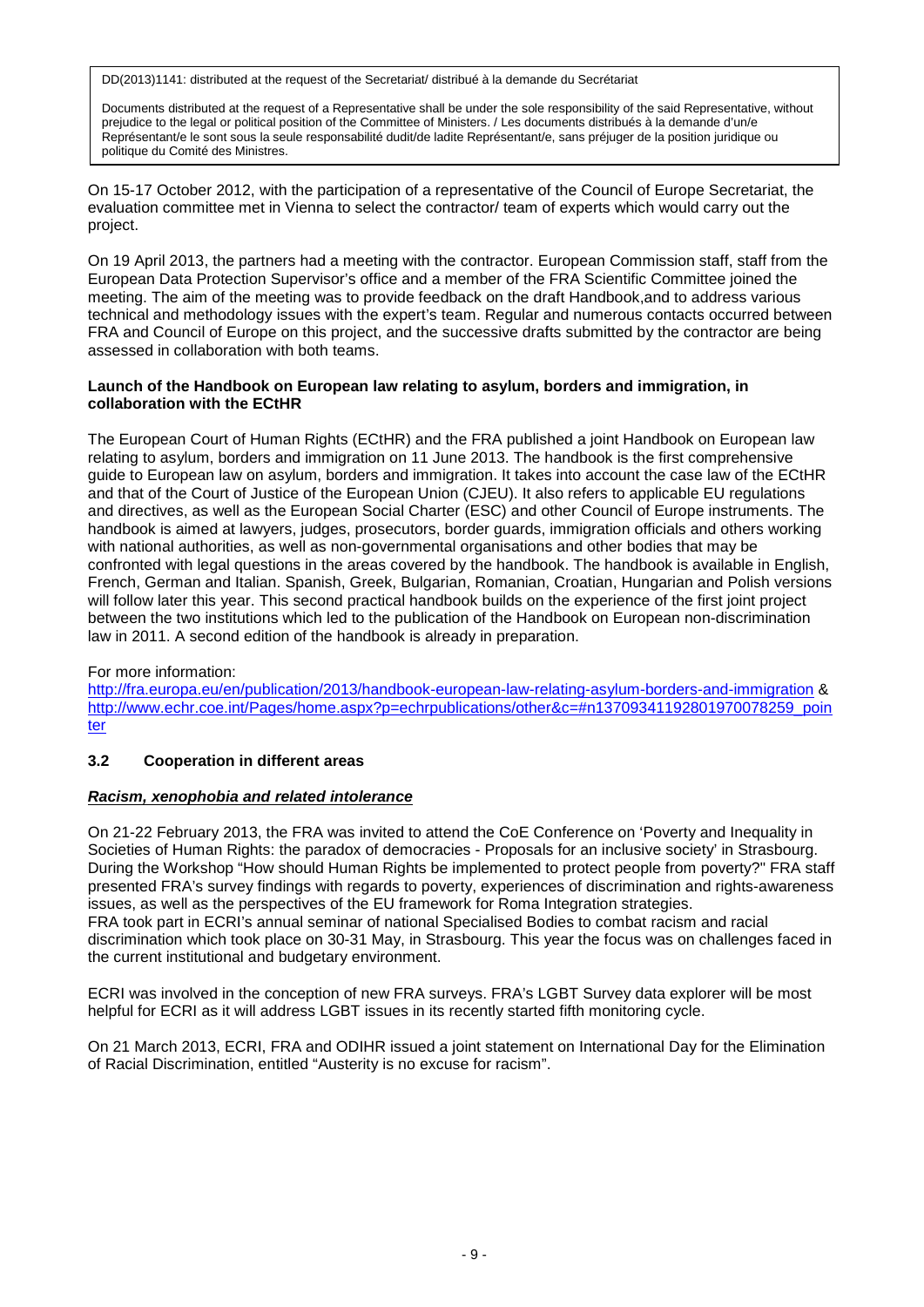Documents distributed at the request of a Representative shall be under the sole responsibility of the said Representative, without prejudice to the legal or political position of the Committee of Ministers. / Les documents distribués à la demande d'un/e Représentant/e le sont sous la seule responsabilité dudit/de ladite Représentant/e, sans préjuger de la position juridique ou politique du Comité des Ministres.

For more information: [http://www.coe.int/t/dghl/monitoring/ecri/library/pressreleases/131-21\\_03\\_2013\\_anti](http://www.coe.int/t/dghl/monitoring/ecri/library/pressreleases/131-21_03_2013_anti-racism%20day%20joint%20statement%20_EN.asp?)[racism%20day%20joint%20statement%20\\_EN.asp?](http://www.coe.int/t/dghl/monitoring/ecri/library/pressreleases/131-21_03_2013_anti-racism%20day%20joint%20statement%20_EN.asp?)

#### **Project: Discrimination and Hate Crime against Jews in EU Member States: Experiences and Perceptions of Antisemitism**

On 16-17 April 2013, a representative of ECRI took part in the stakeholder meeting on the project. The meeting was an opportunity to draw the Council of Europe's attention to selected results of the survey and to explore areas of cooperation in follow up to the survey results' launch.

For more information: <http://fra.europa.eu/en/survey/2012/fra-antisemitism-survey>

## **FRA projects related to Roma**

On 28-30 November 2012, the 4<sup>th</sup> meeting of the Council of Europe's Committee of Experts on Roma Issues (CAHROM) took place in Strasbourg and representatives from FRA attended the meeting.

At the 5<sup>th</sup> CAHROM meeting in Strasbourg on 13-15 May 2013, the FRA presented an update on its work within the FRA Roma Programme. Moreover, the FRA met with the Secretary General's Special Representative on Roma Issue and the Secretariat of the Alliance of Cities and Regions for Roma Inclusion to discuss cooperation in a context of implementation of project on Local engagement, action research on Roma inclusion actions (LERI) of the Roma Programme. Ways and means were identified to avoid duplication and ensure complementarity with relevant activities of the Council of Europe (ROMACT and ROMED II projects).

For more information: <http://a.cs.coe.int/team20/cahrom/5th%20CAHROM%20plenary%20meeting/Forms/AllItems.aspx>

On 10 April 2013, FRA took part in a roundtable meeting on anti-Gypsyism in Europe, organised by the Swedish government, in close cooperation with the Council of Europe. FRA contributed with a background paper with data and information from recent FRA reports on discrimination and racist crime.

The PACE Committee on Equality and non-Discrimination used the findings of the FRA Roma pilot survey as evidence about the socio-economic situation of Roma in its explanatory memorandum<sup>[9](#page-9-0)</sup> of its Resolution 1927 (2013) of 23 April 2013 on the "*Ending discrimination against Roma Children*".[10](#page-9-1)

For more information: <http://fra.europa.eu/en/survey/2012/roma-pilot-survey> & [http://assembly.coe.int/ASP/Doc/XrefATDetails\\_E.asp?FileID=19689](http://assembly.coe.int/ASP/Doc/XrefATDetails_E.asp?FileID=19689)

#### *Equality and non-discrimination*

#### **Projects related to discrimination on grounds of sexual orientation and gender identity**

FRA participated in the 'start up conferences' of the CoE LGBT Assistance and Cooperation project in Poland (18 July 2012) and Riga (15 November 2012) and provided evidence-based advice to national stakeholders.

The LGBT Unit of the CoE visited FRA on 10-11 December 2012 with the aim of receiving more detailed information on FRA's EU LGBT survey (development of the questionnaire, main methodological and technical issues).

<span id="page-9-0"></span><sup>&</sup>lt;sup>9</sup> http://assembly.coe.int/ASP/XRef/X2H-DW-XSL.asp?fileid=19545&lang=en

<span id="page-9-1"></span><sup>&</sup>lt;sup>10</sup> http://assembly.coe.int/ASP/Doc/XrefViewPDF.asp?FileID=19689&Language=EN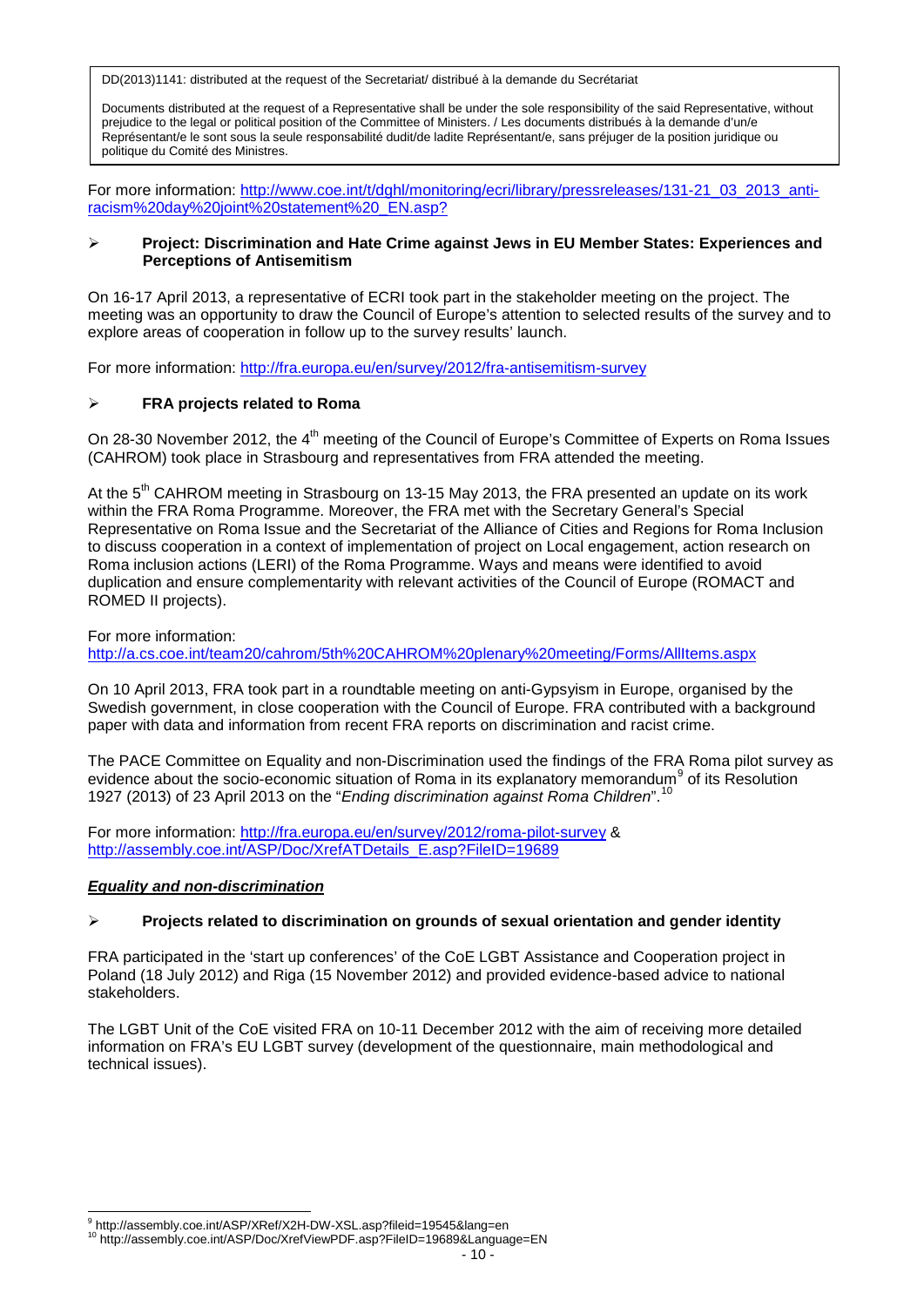Documents distributed at the request of a Representative shall be under the sole responsibility of the said Representative, without prejudice to the legal or political position of the Committee of Ministers. / Les documents distribués à la demande d'un/e Représentant/e le sont sous la seule responsabilité dudit/de ladite Représentant/e, sans préjuger de la position juridique ou politique du Comité des Ministres.

The CoE's PACE Committee on Equality and Non-Discrimination met in Warsaw at the Polish Parliament on 18 March 2013. A conference organised by the Committee was held on 'Freedom of Expression for LGBT persons' on 19 March. Both events were attended by the FRA. During the conference, FRA hosted a 'lunch roundtable' on the usefulness and need for comparable and reliable research into the fundamental rights of LGBT people. Participants from the Venice Commission, the UN and NGOs took part in these informal discussions. FRA also used the opportunity to announce in plenary the upcoming launch of its EU LGBT Survey to members of the Committee.

On 20 March 2013, FRA took part in the meeting of the Council of Europe's Steering Committee on Human Rights (CDDH) which reviewed application of CM recommendation 2010(5). As observer to the committee, FRA also submitted a written contribution with relevant research findings.

On 18-19 April 2013, FRA actively contributed to a multilateral seminar on Data Collection and Research, which took place in Riga, Latvia, and was organised for the partner countries of the CoE LGBT Assistance and Cooperation Project. The seminar was a joint CoE/FRA activity, dedicated to the added value of data collection and research to drafting strategies, action plans, policy papers and laws. The seminar gave an inside view on the reasons behind data collection and research and the way the data can be used as a guiding instrument and as a base for laws and official documents.

For more information: <http://fra.europa.eu/en/survey/2012/eu-lgbt-survey>

## **FRA project: Gender-based violence against women survey**

FRA had been invited to the second meeting of the CoE Gender Equality Commission. The meeting took place in Strasbourg on 14-16 November 2012. Progress on the FRA survey on gender-based violence against women – which addresses two of the focus areas of the gender equality programme, namely protection of women against violence and access of women to justice – was presented at the meeting.

For more information: <http://fra.europa.eu/en/survey/2012/survey-gender-based-violence-against-women>

At the CoE Regional Conference on the Istanbul Convention, which took place on 17-18 January 2013, in Helsinki, the FRA informed participants about the Agency's survey on gender-based violence against women.

For more information: [www.coe.int/conventionviolence-helsinki2013](http://www.coe.int/conventionviolence-helsinki2013)

# **FRA projects related to discrimination on grounds of disability**

The FRA took part in the 2<sup>nd</sup> meeting of the Council of Europe's Committee of Experts on the Rights of People with Disabilities (CS-RPD) in Strasbourg from 12-14 June 2013. FRA presented its past and future work in the area of disability, and discussed recent developments and collaboration.

For more information: <http://fra.europa.eu/en/theme/people-disabilities>

The final report from FRA's project on the fundamental rights of persons with intellectual disabilities and persons with mental health problems on the right to equal recognition before the law was shared for consultation with the Social Cohesion and Diversity Department (Human Rights and Antidiscrimination Directorate) as well as with the Office of the Commissioner for Human Rights.

For more information: [http://fra.europa.eu/en/publication/2013/legal-capacity-persons-intellectual-disabilities](http://fra.europa.eu/en/publication/2013/legal-capacity-persons-intellectual-disabilities-and-persons-mental-health-problems)[and-persons-mental-health-problems](http://fra.europa.eu/en/publication/2013/legal-capacity-persons-intellectual-disabilities-and-persons-mental-health-problems)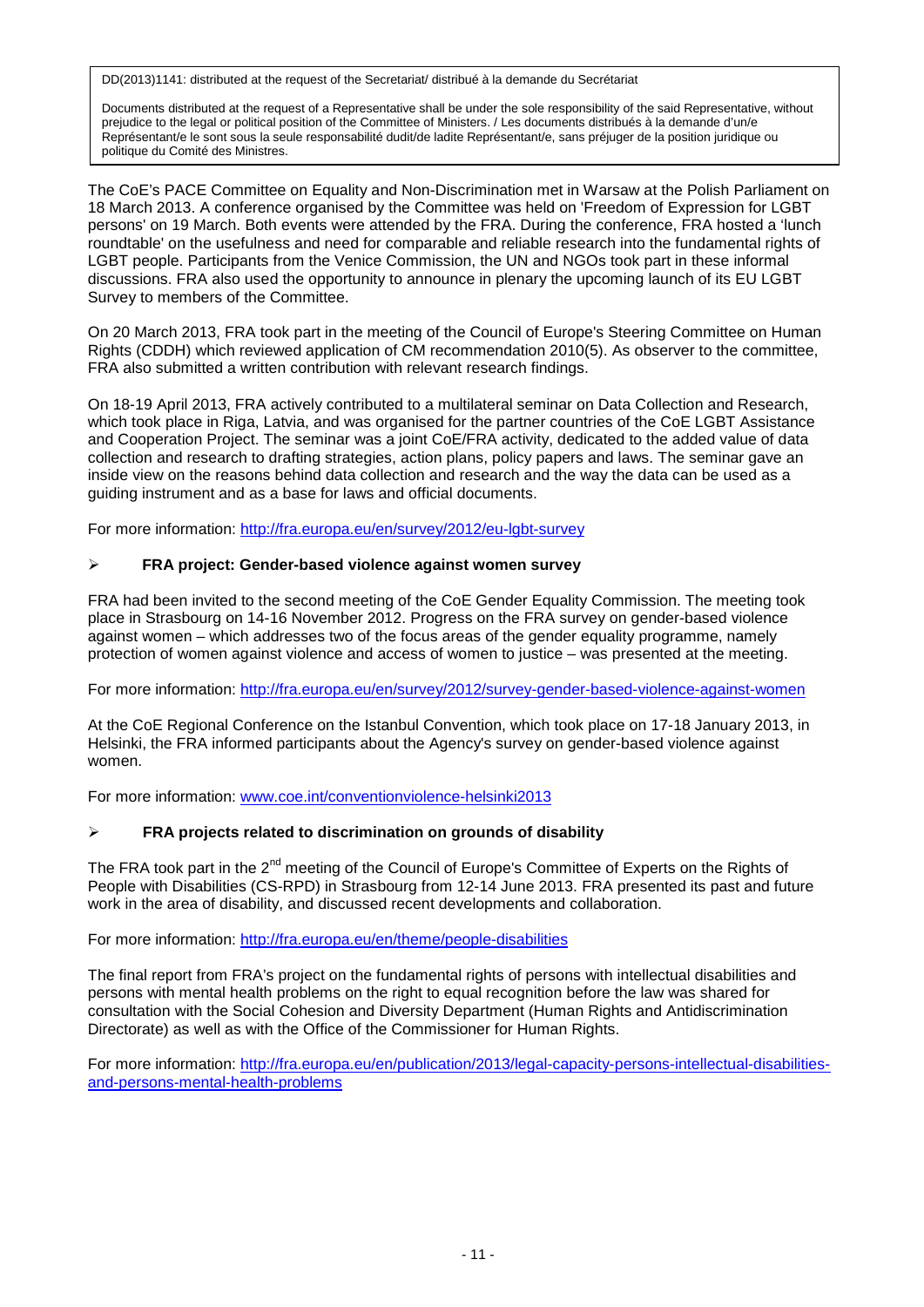Documents distributed at the request of a Representative shall be under the sole responsibility of the said Representative, without prejudice to the legal or political position of the Committee of Ministers. / Les documents distribués à la demande d'un/e Représentant/e le sont sous la seule responsabilité dudit/de ladite Représentant/e, sans préjuger de la position juridique ou politique du Comité des Ministres.

## *Rights of the Child*

# **FRA project: Children and Justice**

The Head of the Equality and Citizens' Rights Department presented the FRA's planned research activities in regard to children and justice at the CoE Expert Meeting on Monitoring Children's Rights in Europe that took place between 3-4 July 2012.

In co-operation with the Children's Rights Division of the CoE and the Children's Rights Unit in the European Commission, the FRA has contributed to raising awareness of the CoE Guidelines on Child-friendly Justice since October 2012. Within the first phase of the Children and Justice Project in 2012, 574 professionals who work with children in ten member states were interviewed for a qualitative research project on child participation in justice proceedings.

The translated guidelines were distributed to interview partners and also to other identified key persons, who could then disseminate them further. In the second phase of the research project in 2013 the CoE Guidelines were also distributed to the professionals and organisations engaged in reaching children for consultations and interviews. As part of these awarenees raising activities two meetings with the Children's Rights Division of the CoE took place on 27 September 2012 and 14 March 2013 as part of the regular steering group meetings of the European Commission's "study to collect data on children's involvement in judicial proceedings in the EU."

For more information: <http://fra.europa.eu/en/project/2012/children-and-justice> & [http://www.coe.int/t/dghl/standardsetting/childjustice/publicationsavailable\\_en.asp](http://www.coe.int/t/dghl/standardsetting/childjustice/publicationsavailable_en.asp)

Following an invitation by the Children's Rights Division of the CoE and the Children's Rights Unit in the European Commission FRA contributed to the background paper of and took active part in a workshop on "Child protection systems and child-friendly justice." The workshop was held at the 7<sup>th</sup> European Forum on Rights of the Child" between 13-14 November 2012.

On 13 December 2012, FRA was invited to give a welcome address at the  $12<sup>th</sup>$  plenary meeting of the Council of Europe Network of National Training Institutions for Judges and Prosecutors. Representatives of the CoE and of international and national judicial training institutes expressed a strong interest in FRA's upcoming reports and in co-operating on the development of training modules for judges, prosecutors and lawyers in relation to issues of child-friendly justice. FRA could provide input, based on promising practices and recommendations as identified in the research, to the European Programme for Human Rights Education for Legal Professionals (HELP).

# *Asylum, immigration and integration of migrants; visa and border control*

On 6 November 2012, the Draft report on 'Fundamental Rights at Europe's Southern Sea Borders' had been shared for comments with the CoE/PACE, prior to its publication, which took place in March 2013.

In the context of its work on the fundamental rights of irregular migrants, the FRA undertook a mission to the Council of Europe on 21 March 2013 to explore how its findings could be further utilised. The Migration Coordinator of the Council of Europe and the FRA jointly met with representatives of the Office of the Human Rights Commissioner, the Committee on Migrations, Refugees and Displaced Persons, as well as the ECRI and GRETA Secretariats to discuss how the FRA could support the CoE's work on the effects of criminalisation of irregular migrants. It was concluded that it would be useful to reflect FRA findings, opinions and guidance in possible CoE policy recommendations, reports or events addressing the criminalisation of irregular migrants.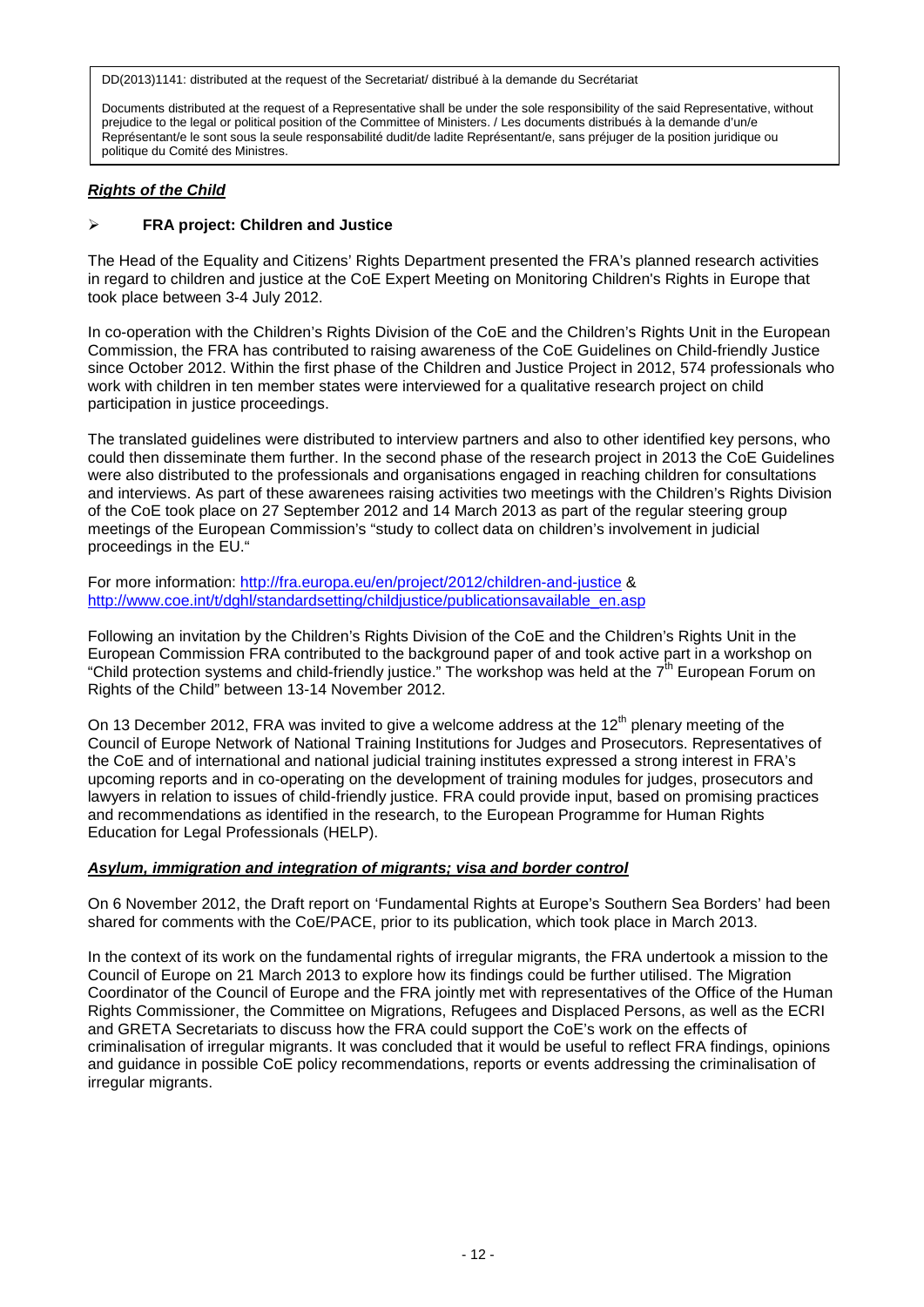Documents distributed at the request of a Representative shall be under the sole responsibility of the said Representative, without prejudice to the legal or political position of the Committee of Ministers. / Les documents distribués à la demande d'un/e Représentant/e le sont sous la seule responsabilité dudit/de ladite Représentant/e, sans préjuger de la position juridique ou politique du Comité des Ministres.

On 26 November 2013, FRA addresses the PACE at a Hearing on 'Effective and fair returns of irregular migrants and failed asylum seekers: protection of returnees' fundamental rights and dignity'.

### *Access to efficient and independent justice*

On 27 November 2012, FRA launched two reports on victims of crime, at the Budapest Conference on 'Tackling hate speech: Living together online'. The first report entitled 'Making hate crime visible in the European Union: acknowledging victims' rights' outlines a fundamental rights approach to hate crime and offers a comparative analysis of official data collection mechanisms pertaining to hate crime in the 27 EU Member States. The second report, 'EU-MIDIS Data in Focus 6 on Minorities as Victims of Crime', presents data on respondents' experiences of victimisation. The Conference was co-organised by the CoE and the Norway Grants.

For more information: [http://fra.europa.eu/en/publication/2012/making-hate-crime-visible-european-union](http://fra.europa.eu/en/publication/2012/making-hate-crime-visible-european-union-acknowledging-victims-rights)[acknowledging-victims-rights](http://fra.europa.eu/en/publication/2012/making-hate-crime-visible-european-union-acknowledging-victims-rights) & [http://fra.europa.eu/en/publication/2012/eu-midis-data-focus-report-6](http://fra.europa.eu/en/publication/2012/eu-midis-data-focus-report-6-minorities-victims-crime) [minorities-victims-crime](http://fra.europa.eu/en/publication/2012/eu-midis-data-focus-report-6-minorities-victims-crime)

On 6-7 December 2012, the Fundamental Rights Conference, organised by the FRA, took place in Brussels. The subject was 'Justice in austerity: challenges and opportunities for access to justice'. As every year, the Council of Europe was closely involved in organising the Agency's annual event and the Council of Europe Commissioner for Human Rights Mr Nils Muiznieks, as well as Ms Julia Laffranque, Judge of the European Court of Human Rights, addressed the event.

For more information: <http://fra.europa.eu/en/event/2012/fundamental-rights-conference-2012-0>

On 7 June 2013, three representatives from the CoE participated in the fourth FRA Symposium on "Promoting the rule of law in the EU": the vice President of the CEPEJ-The European Commission for the Efficiency of Justice, a member of the CoE Venice Commission and the Head of Support to Human Rights National Implementation Unit of the Directorate General of Human Rights and Rule of Law.

For more information: <http://fra.europa.eu/en/event/2013/fra-symposium-promoting-rule-law-eu>

On 9 July 2012 the CoE Head of Department at Council of Europe Directorate-General for Democracy and Political Affairs, Department of Local and Regional Democracy and Good Governance visited the FRA. Discussions centred around the respective organisations work on fundamental rights at the local level, including in particular the work of the FRA with its project on joined-up governance, and how to best design the final product and make use of the result.

For more information: <http://fra.europa.eu/en/project/2011/joined-governance-connecting-fundamental-rights>

On 20-21 June 2013, FRA took part in a plenary session of the European Commission for the Efficiency of Justice (CEPEJ). During the meeting, relevant FRA work and FRA-CEPEJ collaboration was discussed, including a joint handbook on access to justice.

# *Human Rights Education*

On 14 June 2013 the FRA met with the representative of the Council of Europe at the occasion of the meeting of the Permanent international partners of the International Holocaust Remembrance Alliance.